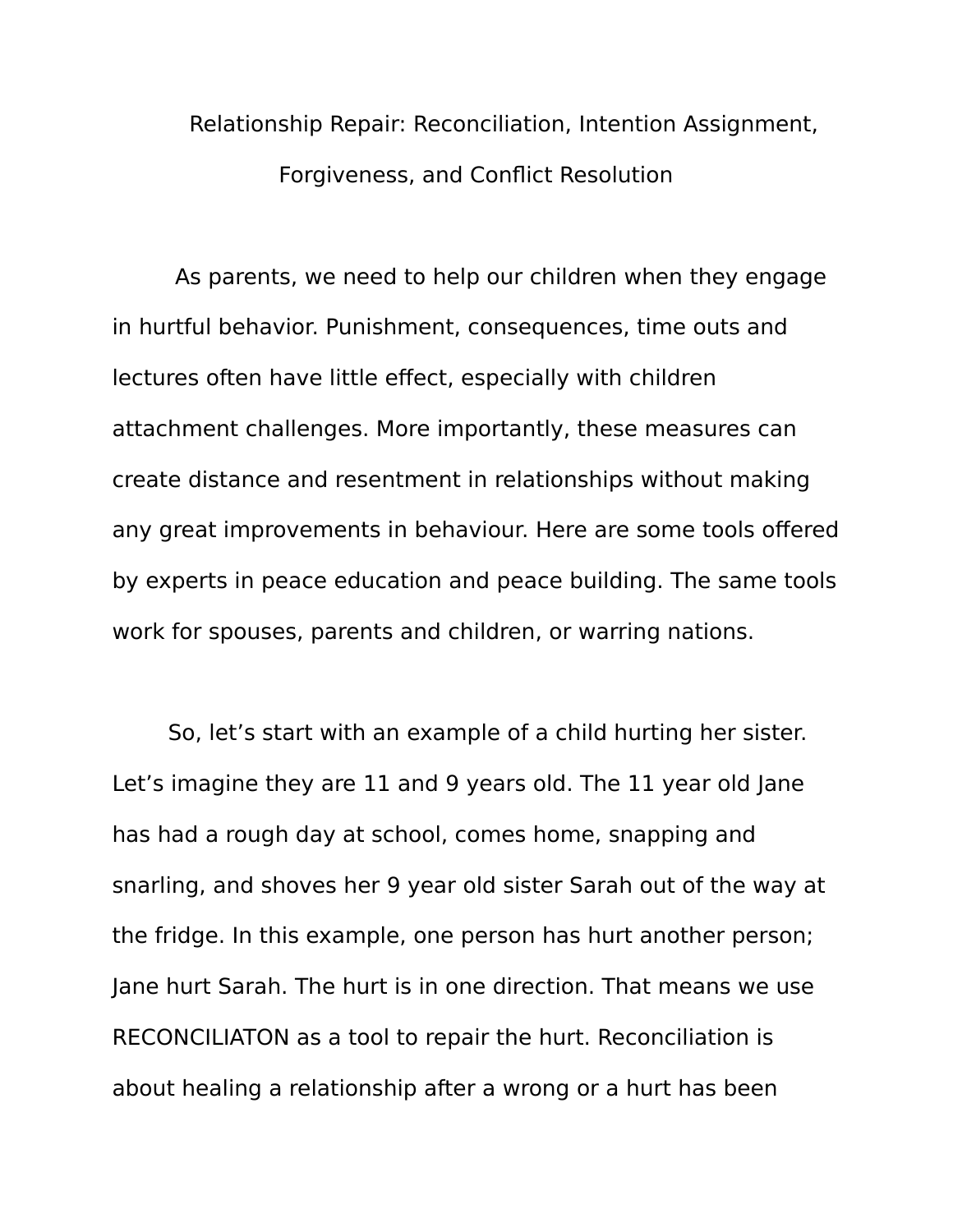done. It's a process that can be used between two or more people or among groups of people. The key is the harm or hurt was in one direction; one person or group hurt another person or group.

The six steps of reconciliation are:

Step 1! The person who hurt needs to acknowledge the hurt done to the other person. Jane needs to acknowledge that Sarah was hurt. This is hard for Jane to do. Until Jane is skilled with this, she will need assistance from her parent. Sarah, the hurt person, might need to be encouraged to state how she feels and the effect the hurt had for her. It might go like this:

Jane is fuming. Sarah is crying, having hit her back on the counter.

Parent: Jane and Sarah, what's happened here?

Jane: She was in my way!

Sarah: She pushed me and I hit my back!

Both children need calming and soothing before going on. This is a crucial point because if you don't re-regulate them, they will get into a bigger argument. Sarah is hurt so she gets soothed first.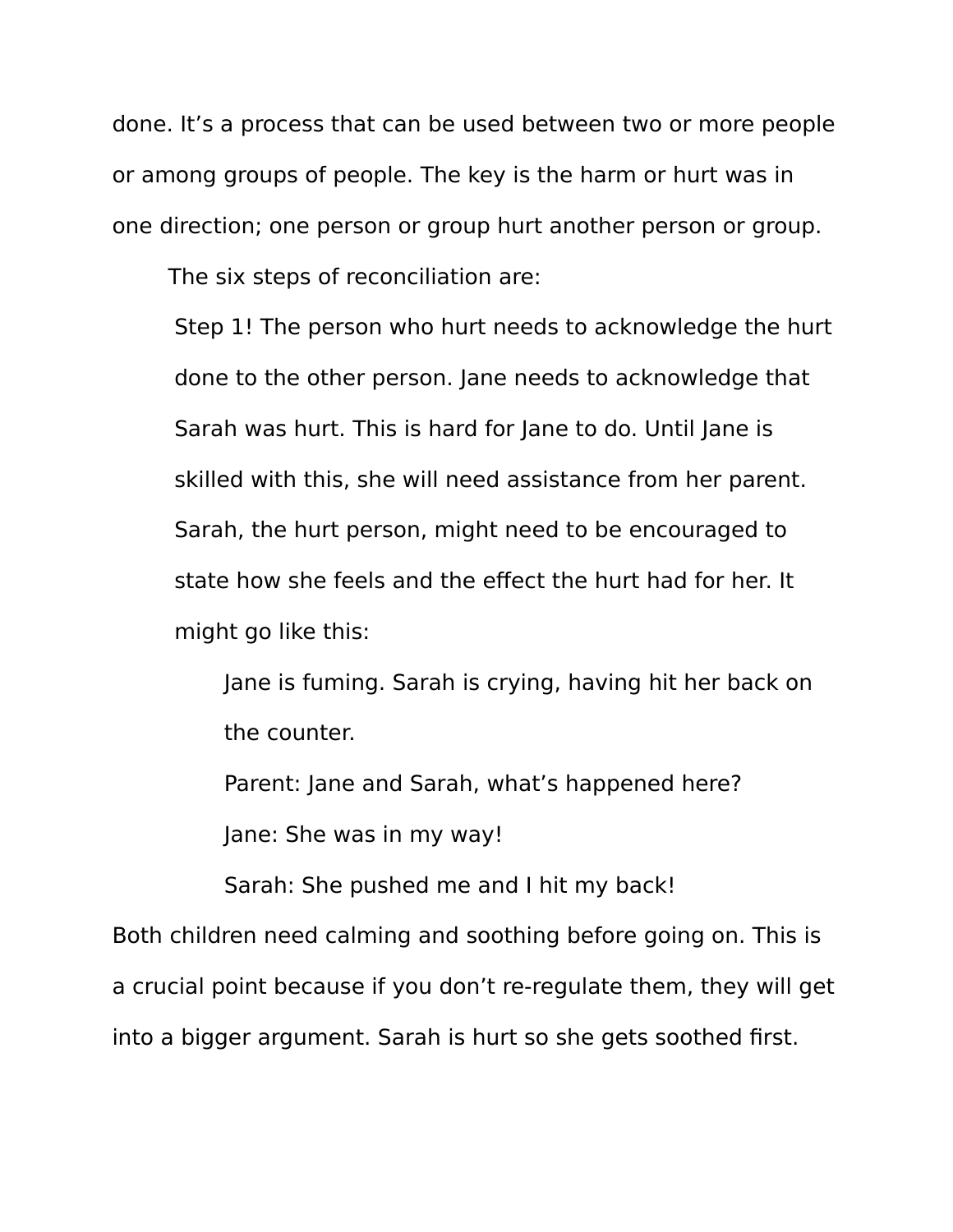Then, the same soothing is given to Jane, who hopefully accepts

it. Don't proceed until you have two calm children. Then:

Parent: Jane can you tell Sarah what you did?

Jane: You were hogging the fridge, so I pushed you out of the way.

Parent: So, you pushed Sarah. (notice how this skilled parent just ignored the provocative comment) What happened to Sarah? Can you tell her?

Jane: She hit her back. I can't help it if she's so clumsy. Ok so Jane has said she pushed Sarah and Sarah hit her back. Good enough.

Step 2! The person who hurt needs to accept responsibility without excuses or blame. Jane needs to take this responsibility with heartfelt understanding of the hurt done. Again, this will require coaching and support from her parent. It might go like this:

Parent: Thank you Jane, I know that this is hard for you. You do seem to be angry about something. We can talk later about that. Right now, I hear that you think that Sarah being clumsy was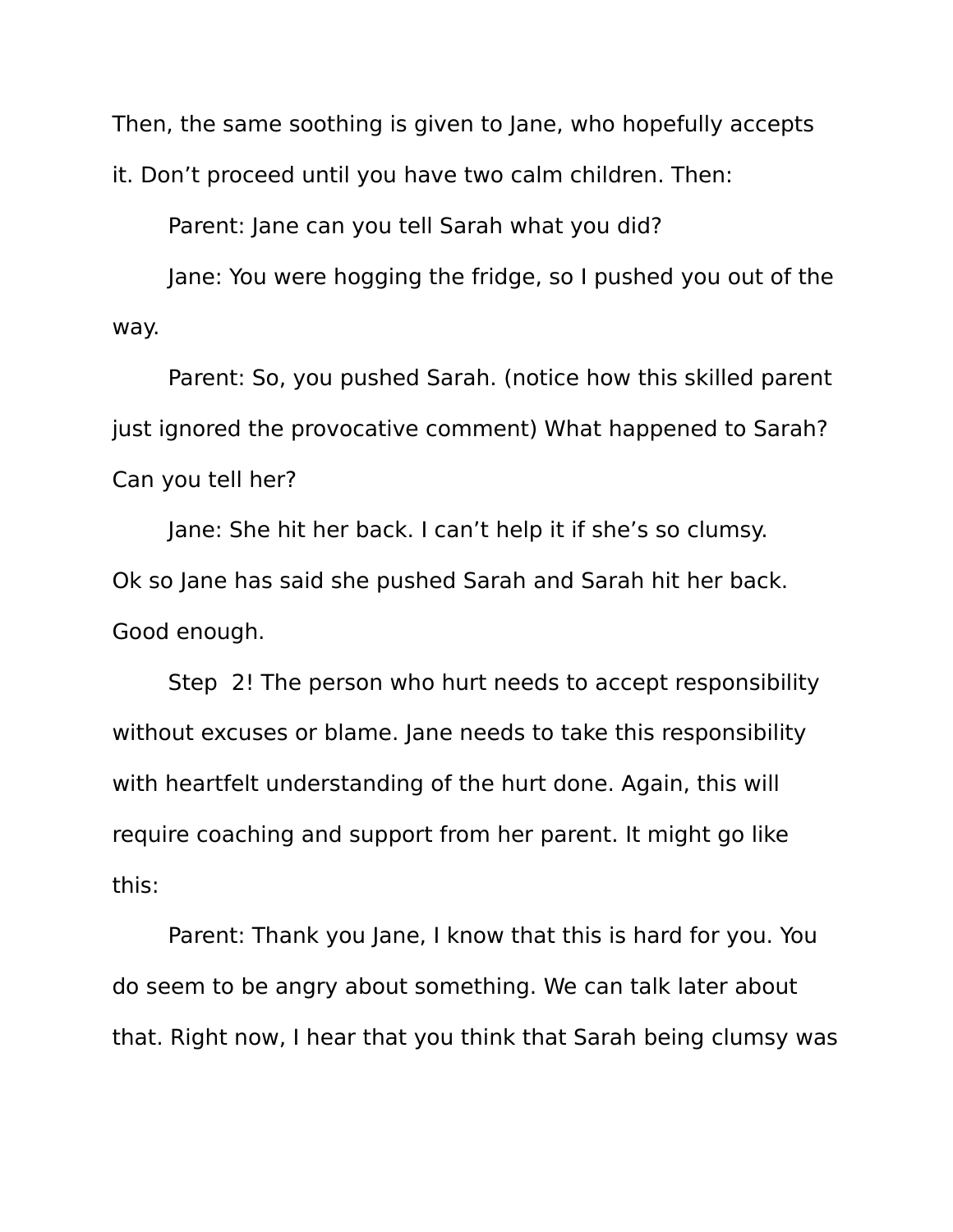to blame for her getting hurt. Did Sarah get hurt because she is clumsy or because you pushed her?

Jane: I am mad. And I did push her. And yeah, she hit her back.

Parent: Thank you Jane for taking responsibility for hurting Sarah.

Step 3! Next, Jane needs help to apologize and ask Sarah for forgiveness. This again must be heartfelt and come from an understanding and acceptance of the effect of their actions on the other. This might also include a promise of not doing this again.

Parent: Jane, even though you are mad about something, I don't think Sarah has anything to do with it. She is hurt. What do you need to do?

Jane: Sorry, Sarah. Sorry I hurt you. I shouldn't have pushed you.

Parent: Sarah, Jane has apologized for hurting you.

Sarah: You really hurt my back! You shouldn't have done that.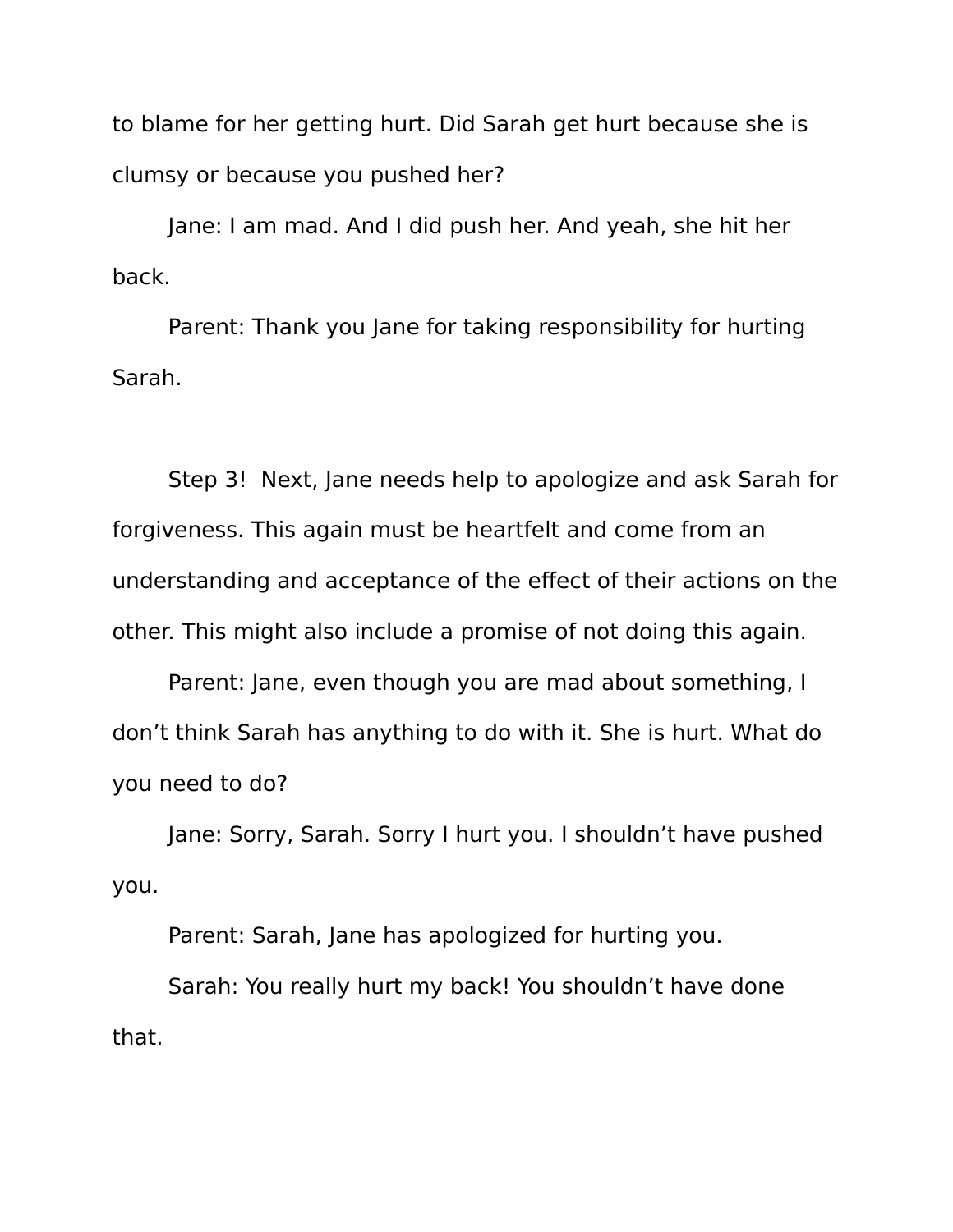Step 4! Now, Sarah must be willing to end the problem by accepting the apology and giving forgiveness. Sarah might need help to accept for the apology and take the opportunity to have her feelings heard, and accept the other person taking responsibility for her actions.

Parent: Sarah, Jane has taken responsibility and apologized. She knows she hurt you and has said that she was wrong. What can you do now to help with the solution to this problem?

Sarah: I'd like to push her back but I think I should accept her apology. Thank you, Jane for apologizing. I forgive you.

Now Step 5! The person who hurt now must compensate the person she hurt by making the hurt better in some way. If some property was damaged (for example, clothing torn in a scuffle), the person who damaged it might repair it. If the person's feeling were hurt, a small gift or act of kindness will begin to repair the relationship. In this example, Jane might offer a gift of food.

Parent: Jane, what kindness might you now do for Sarah since you hurt her?

Jane: I think we are both hungry, so I could make us a snack. Parent: Is that Ok for you Sarah?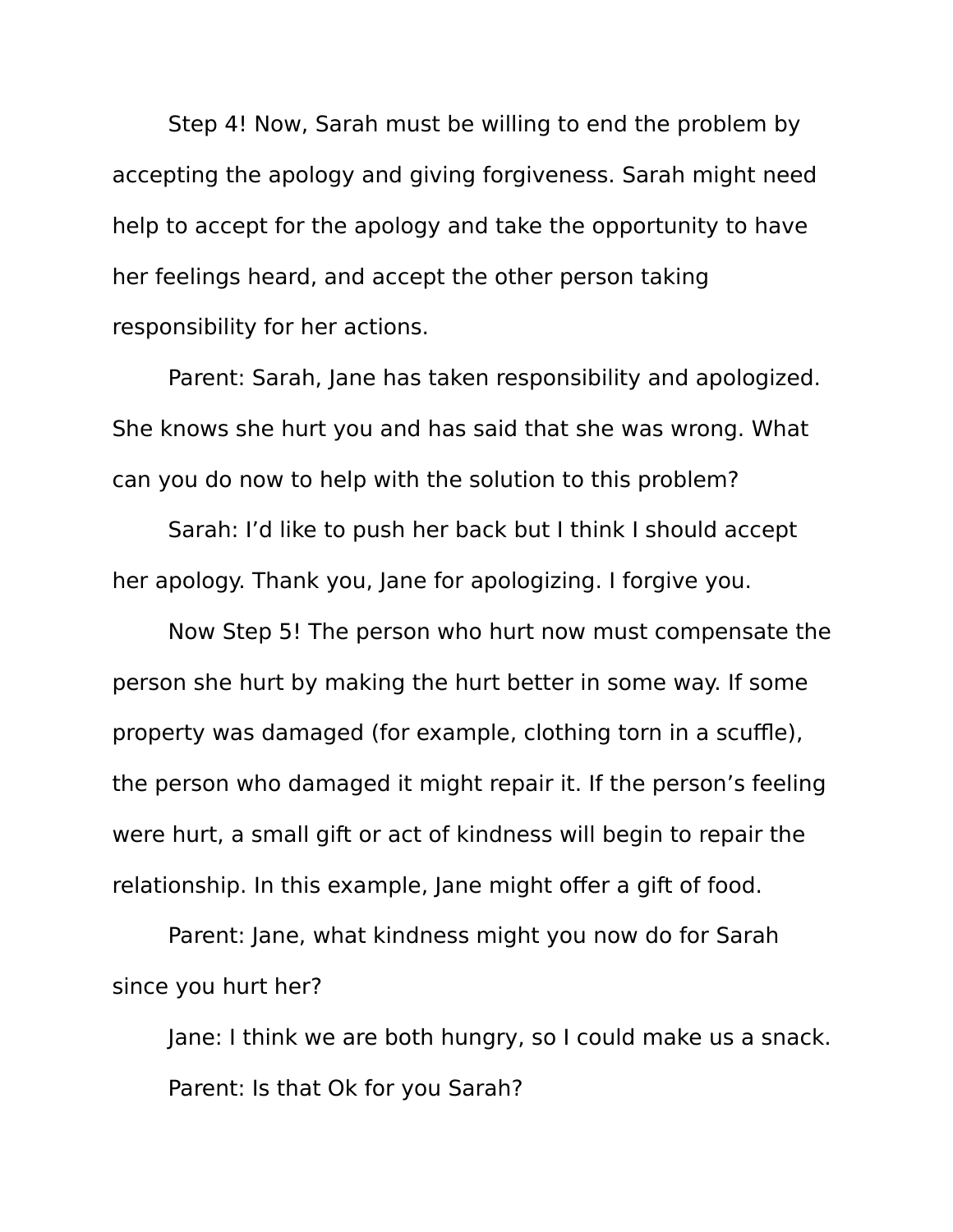Sarah: Yeah! How about some cheese and apples?

 And finally, one of the most important steps is that both individuals need to acknowledge that the hurt is over and that it needs to be put in the past. Talk about the incident should focus on giving and getting forgiveness, not about the hurt that was done.

Parent: Wow, you girls are getting to be really good at repairing hurts. I love the way you were able to ask for and give forgiveness.

Jane: Sarah, let's go outside and shoot some hoops after our snack.

Not easy. It takes lots of learning and coaching at first. In the end, your children will have the skills to do it on their own as they go out into the world. It might help to have a family meeting and learn the steps to reconciliation and repair. You might post the steps on the fridge door and use the steps to guide you as you coach your children.

Despite our best efforts, **forgiveness** is often difficult to ask for and to give. One thing that gets in the ways is misunderstanding the intention of the person who hurt. It is very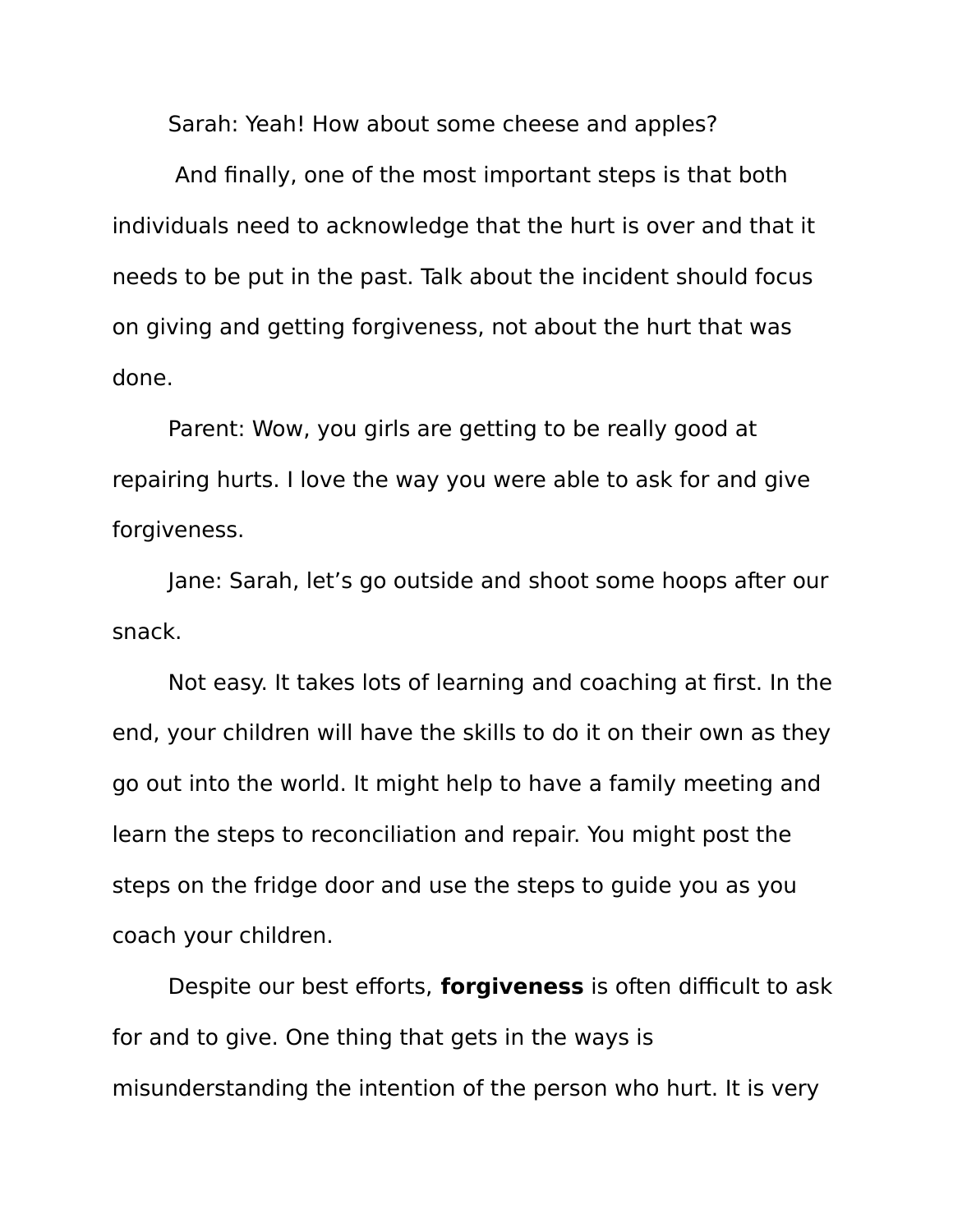important to know the intention of the person who hurt. Intention varies from no intention at all to pre-meditated, planned and malicious intention. Here are all the different levels:

**Completely accidental** such as bumping into someone that you did not see. It is easy to recognize this usually and so, it is easy to say sorry and accept that apology immediately. In this example today, this would be the case if Jane had bumped into Sarah accidentally.

**Mistaken intention** for example being playful but causing harm, such as Jane playfully hip-checking Sarah, and Sarah hitting the counter.

## **Well-intended but with unforeseen hurtful**

**consequences**. In our example, this would be the case if Jane had hugged her sister, but Sarah had a sore back.

**Avoidable or careless** such as Jane in our example. She was angry, she didn't intend to hurt her sister, however she did through her avoidable and careless action.

**Negligent intention** such as starting a fire to burn some debris and setting your neighbor's shed on fire. Careful planning, forethought, and consideration of others prevent negligence. If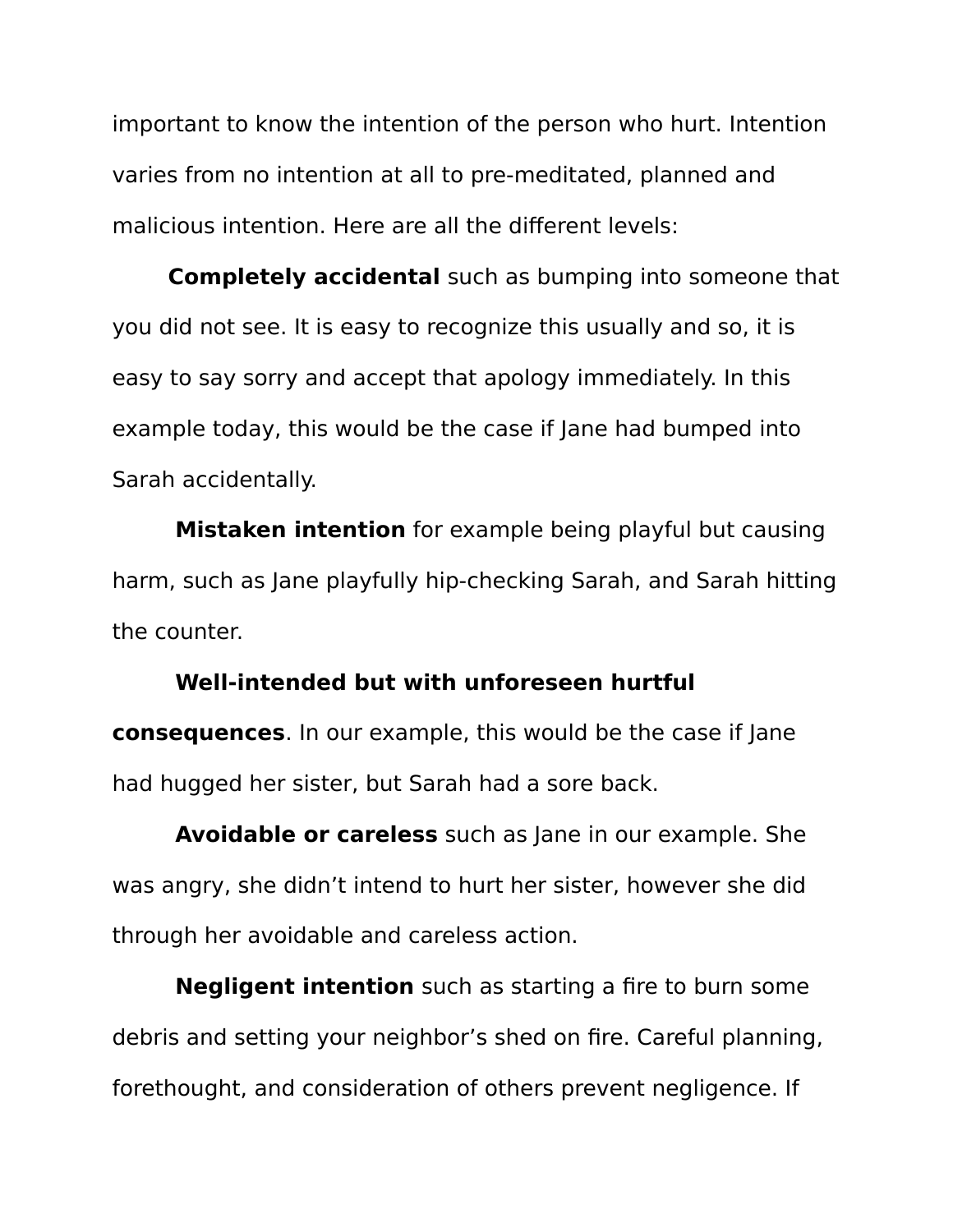Jane had thought "I'll just push her so I can get my snack first" she would have intended to push her, not necessarily cause her harm.

**Malicious intention** in which harm is meant to be done but occurs as a result of impulse such as bad actions done during an angry or emotional outburst. If Jane had been in a rage, yelling, highly aroused and dysregulated, and pushed Sarah causing harm, and yet would be unlikely to do so when calm, this would be an example of malicious intention during a dysregulated state. A crime of passion so to speak.

And lastly, **malicious intention with premeditation** (planned) is truly immoral and often illegal. This would be the case if Jane was planning to hurt Sarah, thinking about it in advance and doing so in a calm (ish) state of mind.

Wow, that's a lot of levels of intention. From completely accidental to premeditated malicious intent.

It is important to know the intention of the person who hurt. It is easy to forgive completely accidental mishaps. As we go down the list, it becomes harder and harder to forgive. One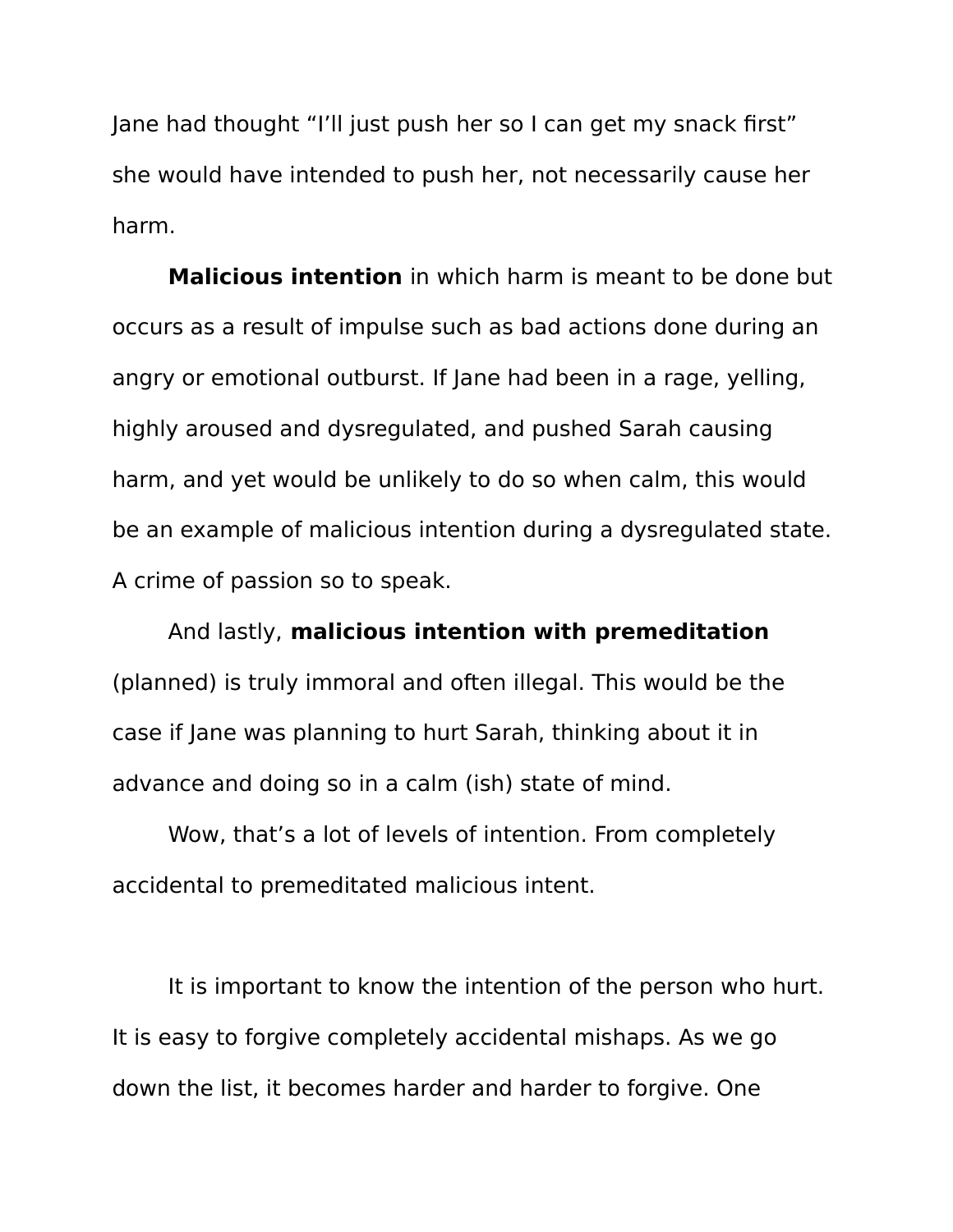problem is that the person who is hurt often thinks there was a greater intention of harm than the person who hurt intended. So if Sarah thought that Jane had planned to hurt her, looked her in the eyes and pushed her hard, Sarah would have a much harder time forgiving Jane and rightfully so. And then, if Jane was accused of this, she would less likely take responsibility for hurting Sarah because she had no hurt her in that way, with that in mind. The person who hurt is less likely to take responsibility if her actions are said to be of greater intention than they truly were. In repair and reconciliation discussions, it important to work out the intention of the person who hurt. In younger children, most levels of intention are seen frequently. Parents need to have a clear understanding from the child who hurt what the intention was and be sure that the child who was hurt does not think or feel there was a more harmful intention. Notice that we do not use labels such as 'victim' or 'aggressor'; these labels are not what we want our children to take on for themselves or others. Parents need to be very concerned if young children act with premeditated malicious intent. Special care needs to be directed toward such children so that they have little opportunity to harm others and